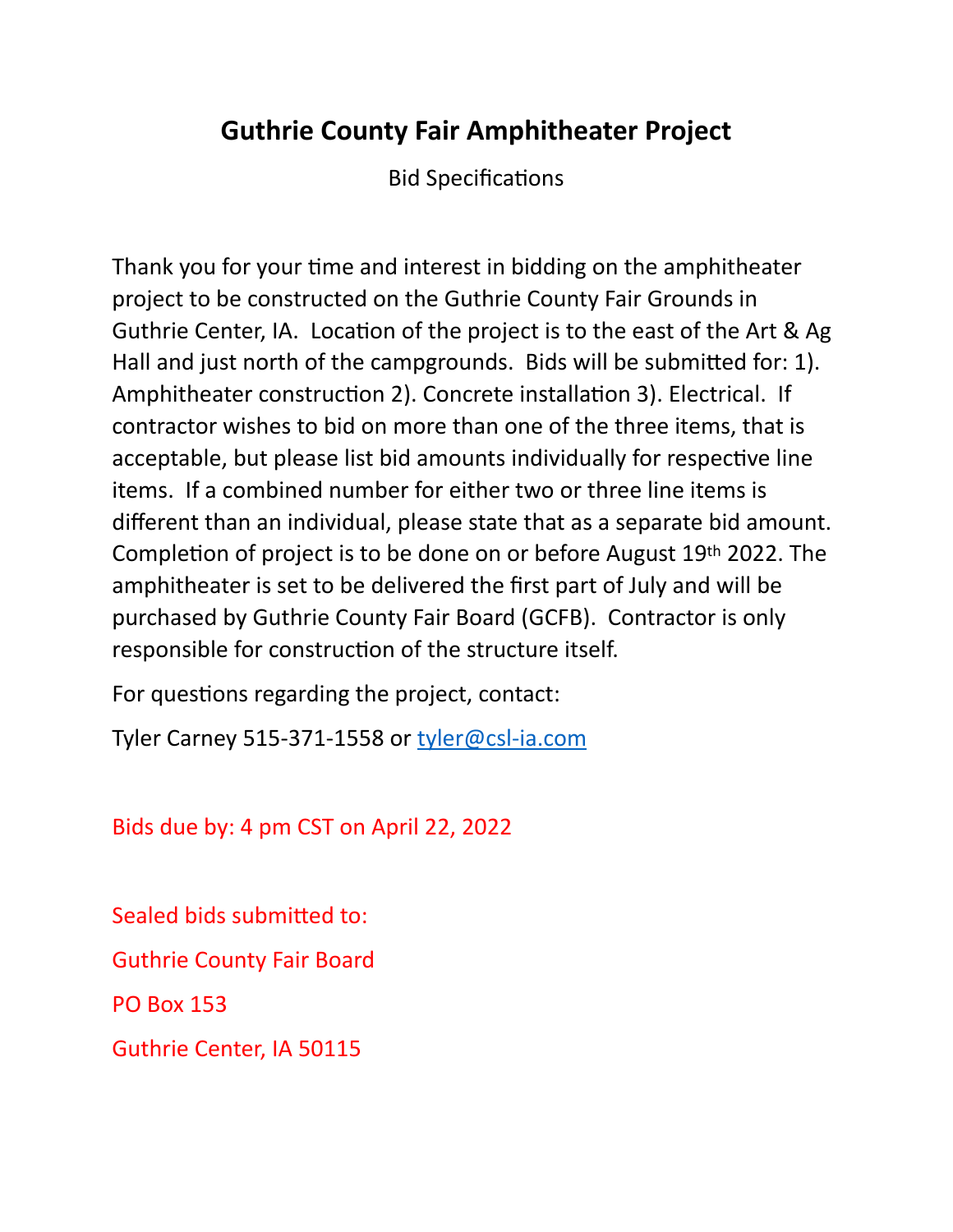**1. Amphitheater Structure:** refer to manufacturer's blue prints for all bidding and construction information. Shop drawings included and specs at the end bid specification sheet for stud walls to be attached to west, north, and south sides of amphitheater.

## 2.**Concrete**

- a. Foundation walls  $-139$  linear feet x 6 ft. tall x 8" thick walls to be poured over top of a footing. Footing to be 12" wide and minimum thickness of 6". Approximately 42-46" of wall will be below finish grade. Rebar to be placed in footings on 24" spacings and extending above top of finished wall height 3 inches or left long enough to be bent over to be incorporated to concrete stage cap. Footings are standard concrete footing mix
- b. Stage cap
	- 1. Size:  $42'$  long x 28' wide x  $6''$  thick
	- 2.  $\frac{1}{2}$  rebar grid on 24" centers two ways
	- 3.  $1\frac{1}{2}$  wide reveal or over hang of stage cap on all 4 sides of stage
	- 4. Finish stage cap is smooth finish
	- 5. Interior of foundation walls will need to be backfilled with compacted base material or properly rated foam block material to bring elevation even with top of foundation walls.
	- 6. 3500 psi exterior concrete mix
	- 7. Imported sand recommended in concrete mix for stage cap
	- 8. Stage cap will be poured to cover up or embed 6" of steel column base plates and anchor bolts. See blueprints
- c. Column Footings
	- 1. See blueprints for details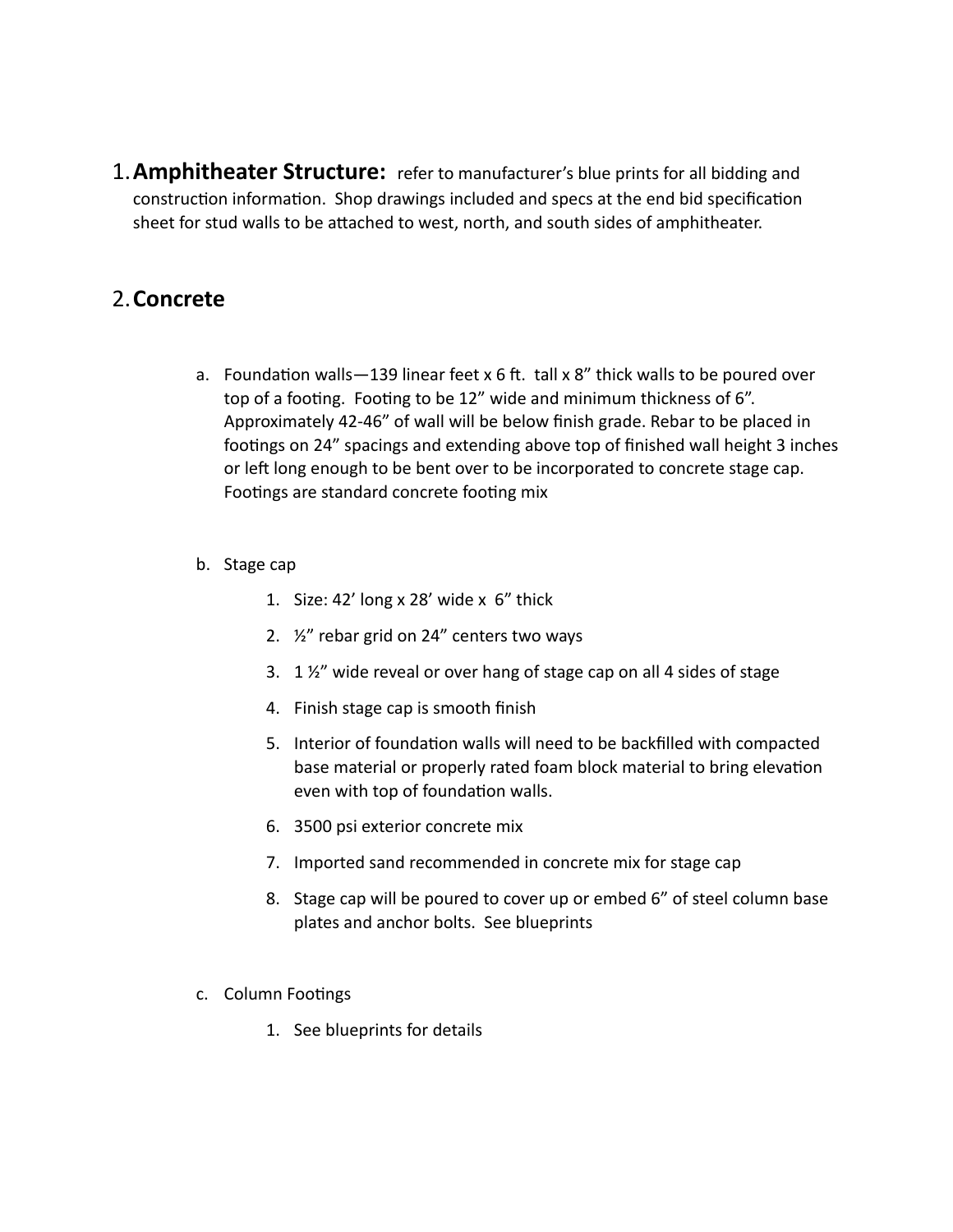- 2. Placed just inside of foundation wall with surface extending to same elevation of foundation walls and foundation walls can be exterior form for footing
- 3. Standard footing mix
- d. Sidewalk-on back side or west side of stage
	- 1.  $44$  L.F. x 5' W x 5" thick sidewalk
	- 2. Rebar grid 24" on center
	- 3. Brom finish with 3" trowel edge
	- 4. Cut joints placed every 5'
	- 5. 3500 psi exterior concrete mix
- e. Steps
	- 1. Front of stage (east side)-1 stair case at each north and south sides of stage centered in front of stage.
	- 2. Stair treads (qty 3). Bottom tread to be 10' long with return on each end back to stage wall. Middle and top tread to be approximately 1' shorter on each end.
	- 3. Rear of Stage (west side)—1 stair case each at both the north and south entry ways to the stage
	- 4. Stair treads (qty 3)—to be  $60''$  long x 12" wide
	- 5. 3500 psi exterior concrete mix & broom finish
- f. Seating area/Slab on east side of stage
	- 1.  $2.895$  sf x 5" thick slab
	- 2.  $\frac{1}{2}$  rebar grid placed 24" on center
	- 3. Layout of slab will be approved on site with GCFB & contractor
	- 4. Broom finish. Edges of slab to be finished with  $\frac{1}{2}$  radius trowel.
	- 5. Cut joints placed 12' on center east/west
	- 6. Cut joints placed 12' on center north/south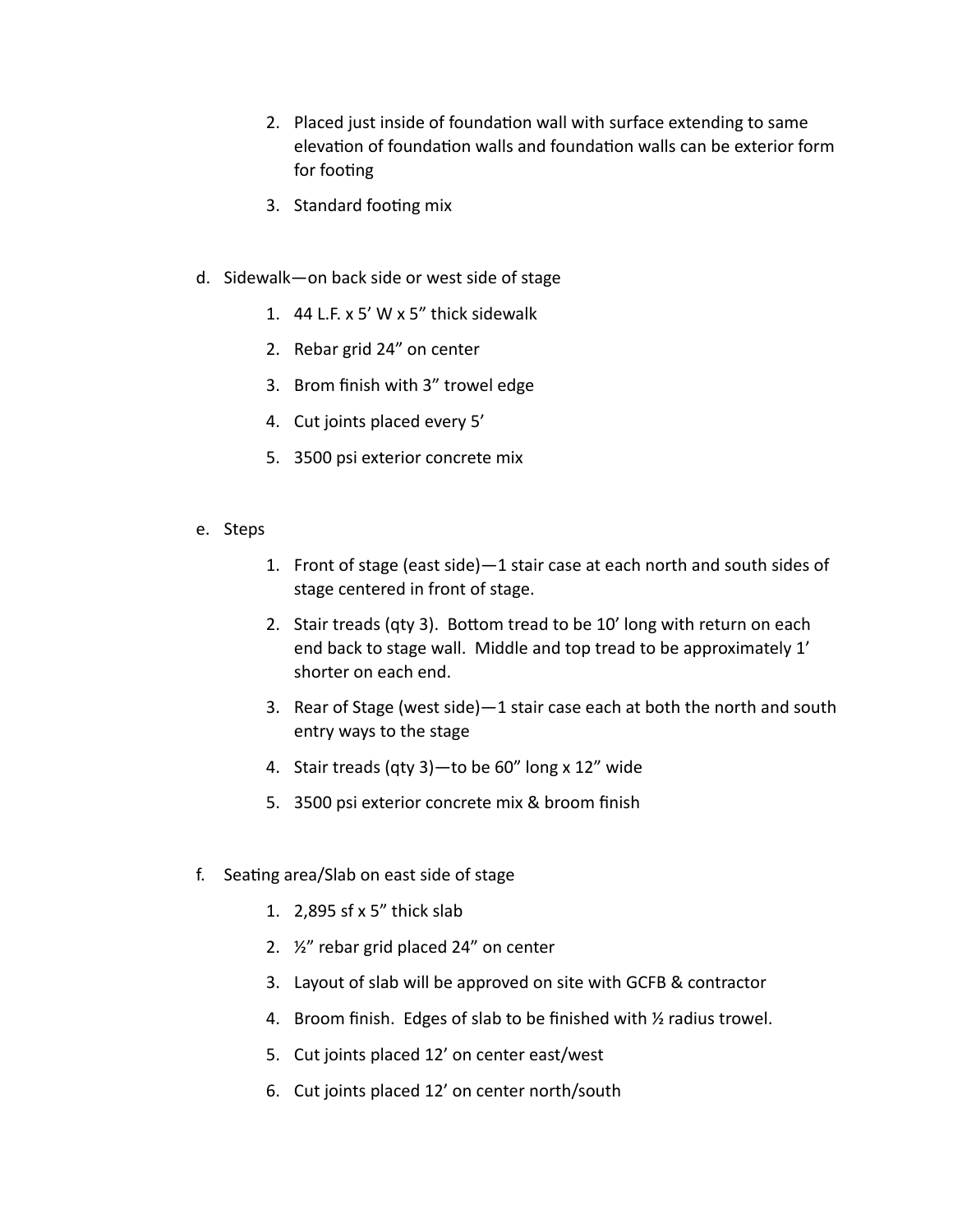#### 7. 3500 psi exterior concrete

## **ELECTRICAL**

### A. Service

1. 200 amp box/service mounted above stage level in west wall. Conduit will need to be provided to concrete contractor for sleeve through footing/wall.

2. Service to come from existing transformer to north of amphitheater. Distance from pole to box approx. 100 l.f.

3. Contractor responsible for coordinating with Guthrie County REC for service hook up post electrical inspection.

#### **B.** Outlets

1. There is a rough-in hole provided by manufacturer in each of the 2 front (east) columns needing outlets. Conduit for these will need to be provided/installed prior to stage cap being poured as source will be through base plate/mounting flange of columns.

2. Additional outlets provided along back (west) wall to include four, two-duplex receptacles  $@$  20 amp per hole and dedicated circuit.

3. Exterior receptacle placed on west wall just above stage cap toward north entry way. Bubble cover or similar for outlet covering.

4. Exterior receptacles (2) placed on face of concrete wall on east face of stage wall. Hole will need drilled through concrete for conduit. Conduit installed prior to stage cap being poured. Bubble cover or similar for outlet covering.

5. Exterior receptacles, single duplex, placed to north and south sides of the seating area and mounted to post, not to exceed 18" above finished grade. 15 amp breakers and both north and south side outlets can be on the same circuit.

#### C. Lighting

1. Yard lights-2 lights structures to be placed over concrete footings. Fixtures provided by GCFB.

a. Footings—12" diameter & minimum depth of 42" below original grade or 66" below finished elevation of retaining wall. Conduit (1" or 3/4" dia.) left stubbed out of center of footing for rough-in and also elbow outside of footing for hooking up remaining conduit.

2. Low voltage lighting-Exterior outlet already included in previous line item (B. Outlets #3). All fixtures, transformer, wire, materials, etc. provided and install complete by landscaping company.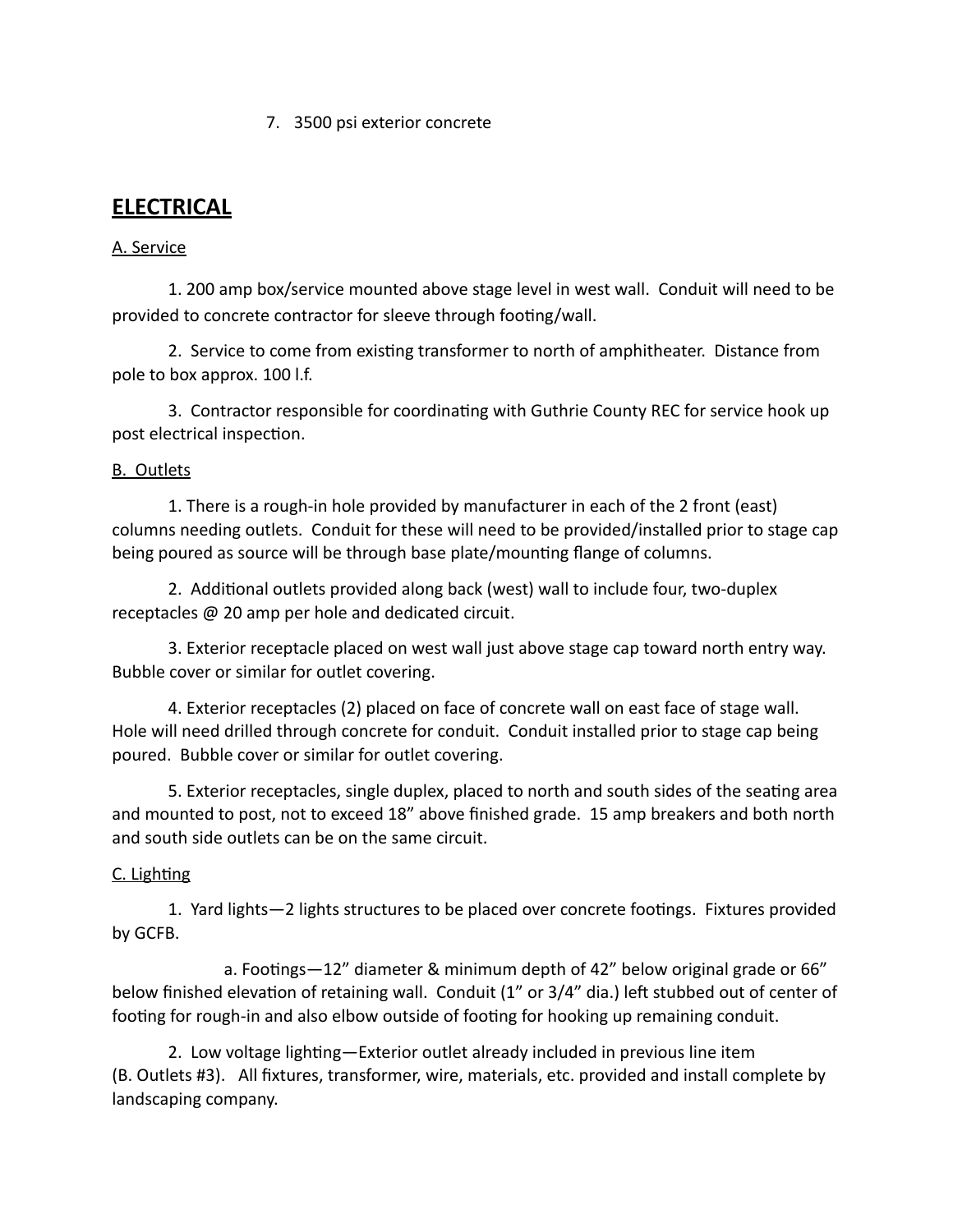- 3. Stage Lighting
	- a. Flood lights—qty 4. 320 watt high output LED Flood light.
	- b. Dimmer—all 4 fixtures to be dimmable via 0-10v dimmer system
	- c. Fixtures & Dimmer system provided by GCFB. Contractor responsible for installation of lighting.

## **ADDITTIONS**

- A. Stud walls—to be located on north and south ends and full length of west wall
	- 1. West wall—see attached shop drawings
		- a. Studs to be 2x6 clear placed 24" OC with 2x6 treated base plate. Top plate will need to be fastened to bottom side of eave as part of amphitheater frame.
		- b. Anchors $-1/2$ " x 5" minimum place 48" with no gap being wider than 48". Anchor must be place with 12" from each end of wall or opening
		- c. Girts—2x6 clear
		- d. Metal-28 ga. Pro Snap 16" and Charcoal Gray in color. Brand, color, and sample provided to owner for approval prior to ordering.
		- e. Door opening-42" wide x 84" tall trimmed in coil stock with matching color to steel. No doors will be placed in this opening.
	- 2. North and south walls-see attached shop drawings
		- a. Studs to be 2x6 clear placed 24" OC with 2x6 treated base plate. Top plate will need to be fastened to bottom side of truss as part of amphitheater frame
		- b. Anchors $-1/2$ " x 5" minimum place 48" OC with no gap being wider than 48". Anchor must be placed within 12" from each end of wall or opening
		- c. Girts-2x6 clear
		- d. Metal-28 ga. Pro Snap 16" and Charcoal Gray in color. Brand, color, and sample provided to owner for approval prior to ordering.
		- e. Stud walls to be tied/fastened to existing steel columns. A 1 $\frac{1}{2}$ " reveal of steel column to finished face of Pro Snap Steel to be left from exterior view.
	- 3. West wall interior—see attached shop drawing